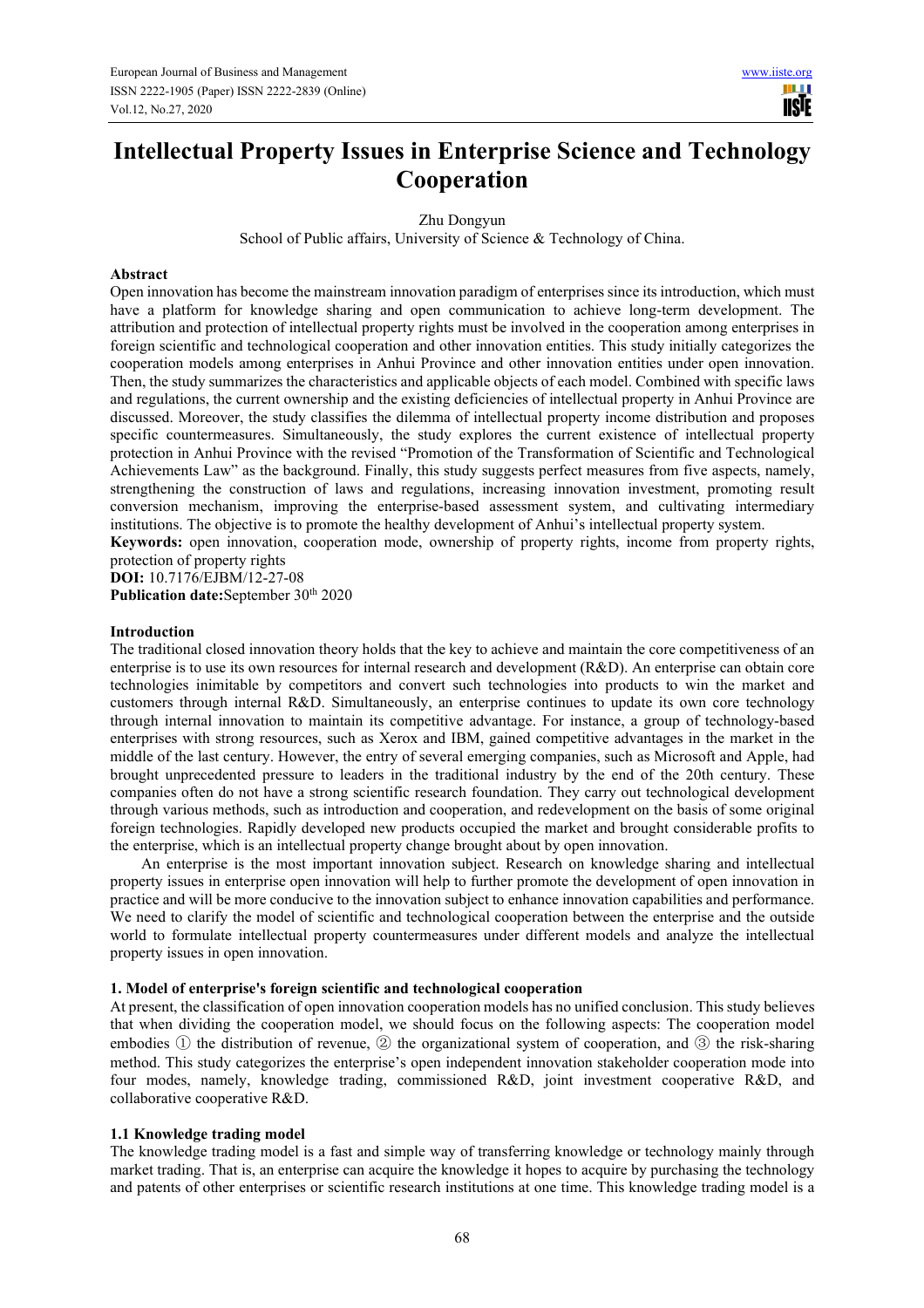simple and low-cost technology acquisition method because establishing and managing a cooperative organization are not necessary. This model is a relatively common form of cooperation, and acquiring technology in this way does not require high internal technology. Thus, this model is conducive to the adoption of low-tech companies and can effectively reduce the risk of product development.

However, this method has also evident disadvantages. First, whether the knowledge acquired through purchase can create benefits for the enterprise or how much benefit is created depends on the ability of the enterprise to digest and absorb new technologies. Second, companies must pay extra costs, such as technical analysis and price evaluation costs, before purchasing the technology. Last, the technology acquired through purchase cannot become the core technology of an enterprise.

#### **1.2 Commissioned R&D mode**

The commissioned R&D mode refers to the relationship between the enterprise and other institutions or organizations with strong R&D capabilities when their R&D capabilities are insufficient. The enterprise generally funds this mode to entrust the institution to develop the technology required by the enterprise. In this model, the R&D institution must have a strong scientific research capability and level compared with the enterprise, and no competitive relationship must exist with the commissioned enterprise.

The advantage of this model is that companies can obtain patents and technologies tailored to their own circumstances. Moreover, once the R&D is successful, competitors cannot easily imitate this technology that can be used as the core technology of the company. However, this model requires sufficient information sharing between enterprises and R&D institutions, and the former should have a certain level of technology. In addition, the most critical point is how to prevent the "moral hazard" in the principal–agent relationship of R&D institutions due to the uncertainty of technological innovation.

Through the actual investigation, Guo Xiaochuan found that the commissioned R&D mode in the relationship among enterprises, universities, and research institutes is currently the most adopted model. Universities and research institutes have stronger R&D capabilities than enterprises, but they are not familiar with the market. Hence, they are usually reluctant to take the risks caused by the failure of the conversion of research results but are willing to conduct research with peace of mind. For the enterprise, the enterprise hopes to obtain full ownership of the innovation achievements and does not want the universities to participate in the benefits of future scientific research achievements transformation.

## **1.3 Cooperative R&D model**

In the cooperative R&D mode, the enterprise cooperates with other institutions or enterprises and jointly invests resources including capital, manpower, and technology for R&D. The parties of the cooperation share funds, technology, human resources, risks, and profits through shared entity control. In this model, the high degree of interest binding makes the parties of the cooperation strongly dependent on each other. This type of cooperation is more long-term and stable than commissioned R&D and knowledge trading models. Moreover, this kind of capital investment and joint management can enhance the trust between partners, which can effectively eliminate opportunistic behavior in cooperation.

However, in this model, all parties of the cooperation must have a considerable basis of trust and benefit from the results of joint development. The mode of cooperation can often achieve a win–win result, but the interests of all parties must be properly coordinated to maintain the long-term stability of cooperation.

## **1.4 Collaborative R&D model**

The collaborative R&D model is an advanced form of cooperative R&D model, which is mainly produced in a group of enterprises with close interest relations (e.g., various enterprises in the supply chain). Collaborative R&D in the supply chain refers to the joint R&D mode of coordination and cooperation between each node enterprise in the supply chain to improve the overall competitiveness of the supply chain. Each node enterprise forms a networked alliance through company agreements or joint organizations. In this collaborative network, suppliers, manufacturers, distributors, and customers can dynamically share information, work closely together, and move toward a common goal.

The main difference between this and other models is that under the collaborative R&D model, companies no longer aim to maximize their own interests as the basis for corporate decision-making. All enterprises are committed to achieve the overall optimal supply chain on the basis of information sharing and make coordinated decisions after communicating with each other. This action addresses the low overall performance of the supply chain caused by decentralized decision-making of each node enterprise simply to maximize its own interests.

## **2. Attribution of intellectual property rights and existing problems**

The current practice in the attribution of intellectual property rights for open innovation follows the provisions of national laws. The general principle is that the parties have autonomy and contract priority, except for national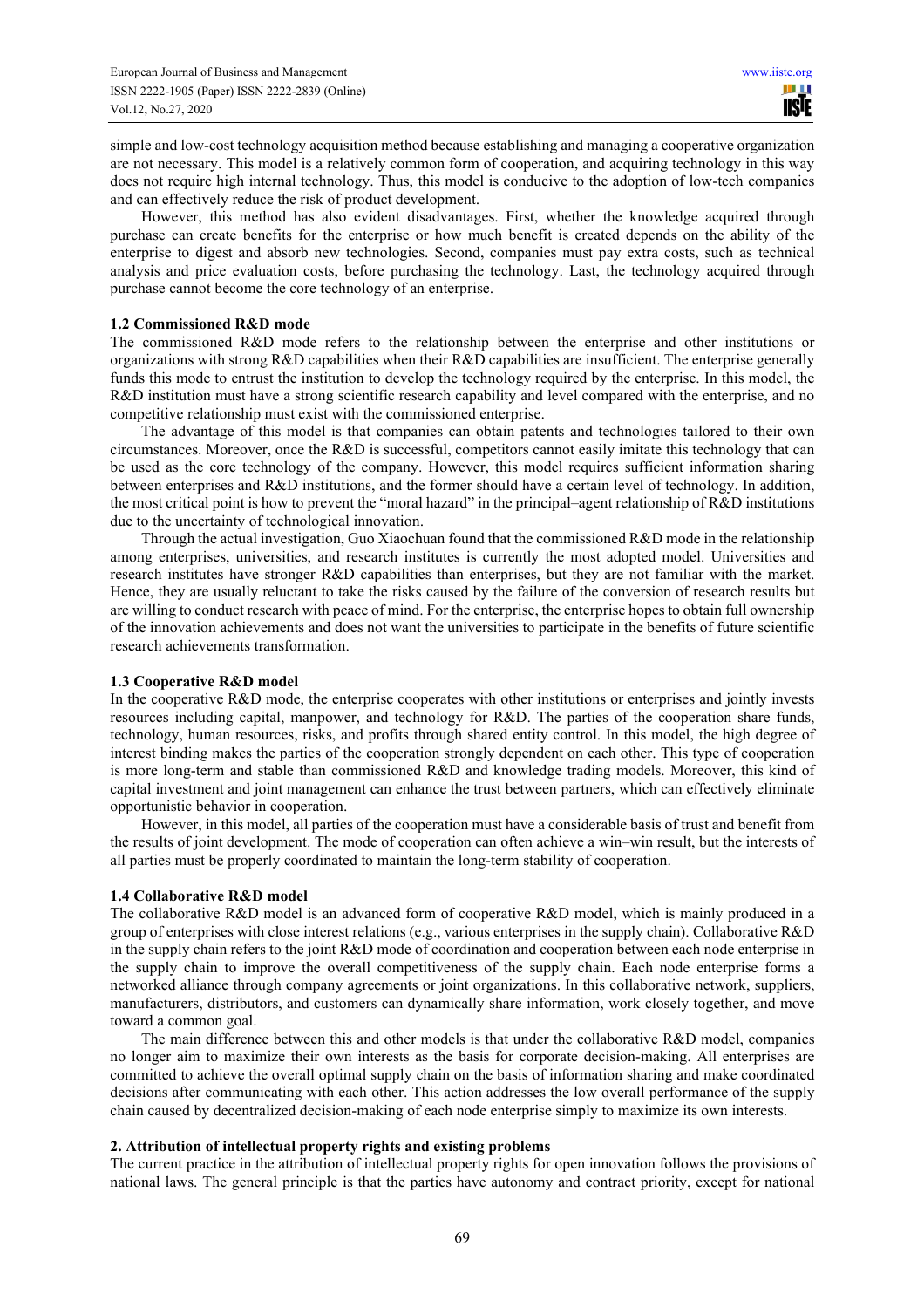security, national interests, and major social and public interests, which are owned or compulsorily licensed by the state. Table 1 shows the situation of intellectual property rights belonging to the state (society), units, and individuals under open innovation in conjunction with relevant legal provisions. Table 1: Relevant legal provisions for the ownership of intellectual property

|                                 | Ownership of                                                           | ar provisions for the ownership of micheetaal property<br>Laws involved                                                                                                                                                                                                                                                                                    |
|---------------------------------|------------------------------------------------------------------------|------------------------------------------------------------------------------------------------------------------------------------------------------------------------------------------------------------------------------------------------------------------------------------------------------------------------------------------------------------|
|                                 | property rights                                                        |                                                                                                                                                                                                                                                                                                                                                            |
| Country or<br>socially<br>owned | State ownership of<br>intellectual property                            | Article 20 of the "Science and Technology Progress Law"                                                                                                                                                                                                                                                                                                    |
|                                 | State enforcement                                                      | Article 20 of the "Science and Technology Progress Law"; Article 11                                                                                                                                                                                                                                                                                        |
|                                 | rights for intellectual                                                | of the "Law on the Transformation of New Scientific and                                                                                                                                                                                                                                                                                                    |
|                                 | property                                                               | Technological Achievements"                                                                                                                                                                                                                                                                                                                                |
|                                 | The right to use the<br>intellectual property<br>of the public         | Articles 22, 23, 40, and 44 in the Copyright Law; Articles 16 and 17<br>of the Computer Software Protection Regulations; Articles 48-51 of<br>the Patent Law; Articles of the Regulations for the Protection of<br>Topographies of Integrated Circuits Articles 23–25; Article 10 of the<br>Regulations on the Protection of New Varieties of Plants, etc. |
| Unit<br>ownership               | The law stipulates<br>that ownership<br>belongs to the unit            | Article 20 of the Science and Technology Progress Law; Copyright<br>Law (Articles 11 and 16); Computer Software Protection Regulations<br>(Article 13); Article 7 of the New Plant Variety Protection<br>Regulations; Knowledge of Higher Education Regulations on the<br>Protection of Property Rights (Article 8); Article 6 of the Patent Law,<br>etc.  |
|                                 | The contract<br>stipulates that<br>ownership belongs to<br>the unit    | Article 6 of the Patent Law;<br>Article 7 of the Regulations on the Protection of New Varieties of<br>Plants; Article 12 of the Regulations on the Protection of Computer<br>Software; Article 17 of the Copyright Law; Article 19 of the Law on<br>the Transformation of New Scientific and Technological Achievements                                    |
|                                 | The joint possession                                                   | Article 340 of the Contract Law;<br>Article 8 of the Patent Law                                                                                                                                                                                                                                                                                            |
| Personally<br>owned             | The law stipulates<br>that ownership<br>belongs to individuals         | Article 20 of the "Science and Technology Progress Law";<br>"Patent Law";<br>Regulations on the Protection of Topographies of Integrated Circuits;<br>Regulations on the Protection of New Varieties of Plants;<br>"Copyright Law," etc.                                                                                                                   |
|                                 | The contract<br>stipulates that<br>ownership belongs to<br>individuals | Article 6 of the Patent Law<br>Article 7 of the Regulations on the Protection of New Varieties of<br>Plants and Article 17 of the Copyright Law<br>Article 19 of the "New Technology Achievements Transformation<br>Law"                                                                                                                                   |

## **2.1 Intellectual property belongs to the country**

On the one hand, intellectual property is a very monopolistic but restrictive private right because the balance of individual interests, social interests, and collective interests must be considered. On the other hand, open innovation is the only way for Anhui Province to implement innovation-driven development. Therefore, their public interests must be emphasized while protecting the intellectual property interests of all parties to cooperative innovation.

2.1.1 State ownership of intellectual property

Article 20 of the "Science and Technology Progress Law" stipulates that "The invention patent rights, computer software copyrights, integrated circuit layout design rights and new plant varieties formed by science and technology fund projects or science and technology plan projects established with financial funds, except for those involving national security, national interests, and major social and public interests, authorizing project undertakers to obtain these rights according to law." This notion shows that under certain special circumstances, state-funded scientific research projects involving national security, national interests, and the public interest of society improve the competitiveness of enterprises. Here, two issues must be resolved. First, the identification system of national security, national interests, and major social and public interests needs to be clarified. Using the "national interest, social public interest" to seek illegitimate rights or interests must be avoided because the identification process is too complicated. Moreover, the innovation enthusiasm of the main body of innovation is suppressed. Second, certain situations that do not involve national security, national interests, or major social and public interests but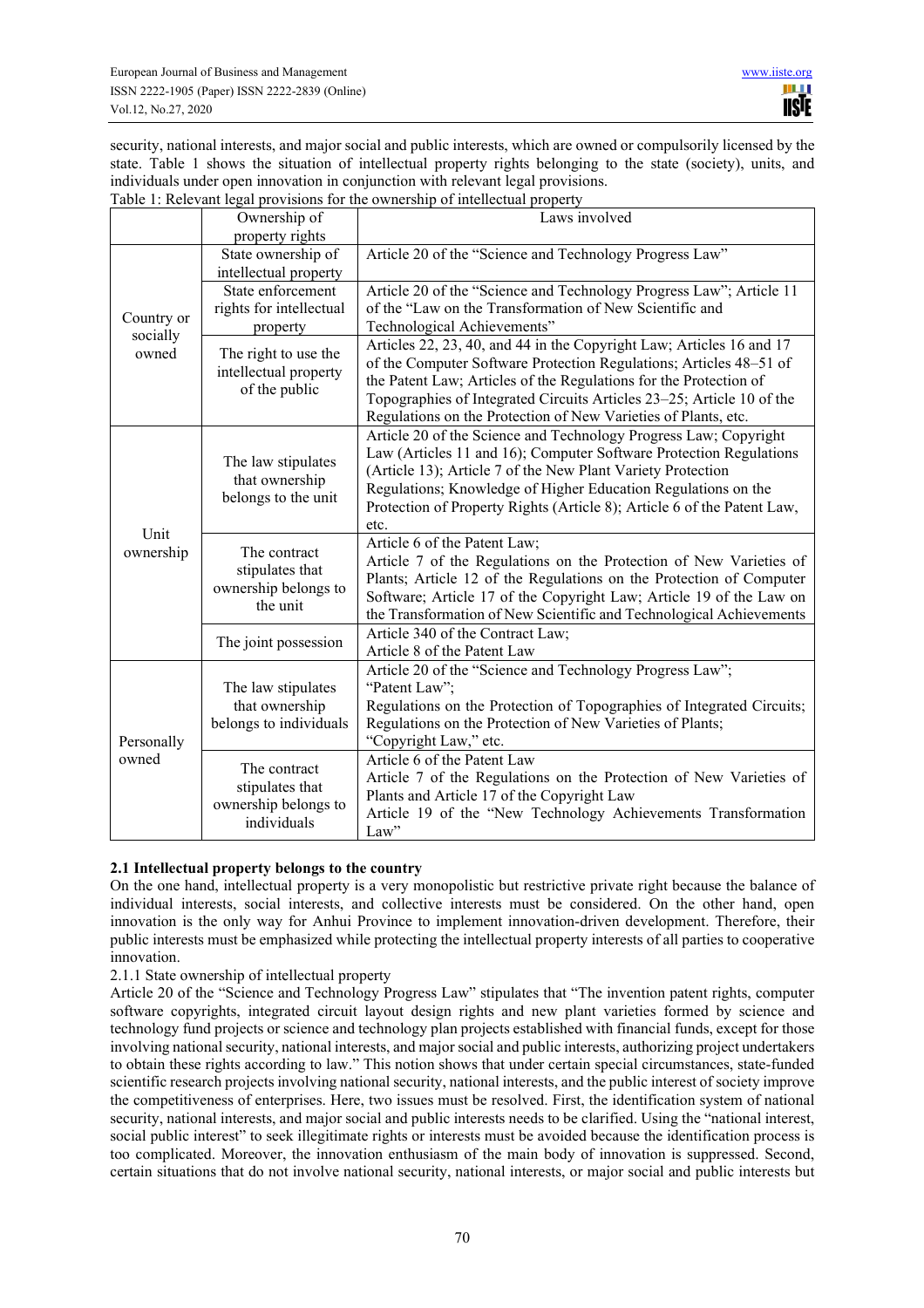are not suitable for granting intellectual property rights to project undertakers must be elucidated. 2.1.2 State's right to enforce intellectual property rights

Article 20 of the "Science and Technology Progress Law" stipulates that when the intellectual property rights of state-sponsored scientific research projects belong to the unit, the state can implement these two situations for free. First, the unit has not implemented it within a reasonable period. It can be implemented free of charge or can be allowed to be implemented by others with or without compensation. Second, the state can implement it free of charge for national security, national interests, and major social and public interests, and others are also allowed to implement it with or without compensation (the state "right to intervene"). Article 11 of the 2015 Law on Promoting the Transformation of Scientific and Technological Achievements (Amendment) (hereinafter referred to as the "New Science and Technology Achievements Transformation Law") stipulates that "The undertakers of scientific and technological projects established with financial funds shall submit relevant scientific and technological reports in accordance with the regulations in a timely manner, and transfer scientific and technological achievements and related intellectual property information to the scientific and technological achievements information system." The six cases of countries stipulated in Article 12 realizing the transformation of achievements through government procurement, R&D funding, and publishing industrial technology guidance catalogs are too principled. The indicators of "significantly improve the technical level and economic benefits" and other issues need to be determined in practice with specific cases.

2.1.3 Public's right to use intellectual property or compulsory license

Generally, the ownership or application right of intellectual property rights in cooperative innovation belongs to the individual or unit of completion. However, the public cannot be prohibited from using its achievements reasonably and properly. Such legal provisions are mainly found in Articles 22, 23, 40, and 44 of the Copyright Law; Articles 16 and 17 of the Computer Software Protection Regulations; Articles 48 to 51 of the Patent Law; Articles 23–25 of the Regulations for the Protection of Graphic Design; Article 10 of the Regulations for the Protection of New Varieties of Plants, etc.

## **2.2 Intellectual property rights belong to the unit**

2.2.1 Law stipulates that intellectual property rights belong to the unit

(1) State-funded projects. Intellectual property rights formed by state-funded projects that do not involve national security, national interests, or major social and public interests are acquired by the project undertaker. Project undertakers generally refer to academic and research institutions participating in industry–university–research cooperation. The legislation, such as Article 20 of the "Science and Technology Progress Law," is conducive to mobilizing the enthusiasm of scientific research institutions and scientific and technological personnel. Moreover, the legislation is conducive to the transformation of scientific and technological achievements.

(2) Job achievements. With regard to the attribution of the rights to job achievements, China's legislation stipulates three situations. First, the right to apply for patents for non-duty inventions and creations belongs to the inventor. Second, when performing the tasks of the unit, the right to job results belongs to the unit, such as "The Copyright Law" (Articles 11 and 16), the Computer Software Protection Regulations (Article 13), the New Plant Variety Protection Regulations Article 7, and the "Administrative Provisions on the Protection of Intellectual Property Rights in Colleges and Universities" (Article 8). Third, the attribution of certain job achievements and the right to the achievement of the job invention created by using the unit's material and technical conditions and the agreement between the unit and the inventor shall be applied preferentially. No agreement is attributed to the unit, such as "Computer Software Protection Regulations" Article 12.

The third paragraph of Article 6 of the Patent Law stipulates that "In the invention and creation completed by using the material and technical conditions of the unit, the unit has a contract with the inventor or designer to make an agreement on the right to apply for a patent and the ownership of the patent right, and the agreement shall be followed." The implication is that if no agreement exists, then the provisions of the first paragraph of this article shall apply. "The right to apply for a patent for a service invention shall belong to the unit; after the application is approved, the unit shall be the patentee." The problem is that the principle of "contracted priority" may be abused in practice to damage the interests of the unit, resulting in the loss of state-owned assets. The rights enjoyed by the unit must be further stipulated when the relevant intellectual property rights are granted to the inventor by contract and the rights enjoyed by the inventor when the relevant intellectual property rights belong to the unit. This measure is to protect the interests of the unit and the inventor. The former is mainly represented as the unpaid general implementation right, whereas the latter is mainly represented as the right to request remuneration. 2.2.2 Contract stipulates that the intellectual property rights belong to the unit

Article 6 of the "Patent Law" stipulates that, for an invention created by using the material and technical conditions of the unit, the unit has a contract with the inventor or designer to make an agreement on the right to apply for a patent and the ownership of the patent right. By agreement, the patent right belongs to the unit. Article 7 of the Regulations for the Protection of New Varieties of Plants, Article 12 of the Regulations for the Protection of Computer Software, Article 17 of the Copyright Law, and Article 19 of the Law on the Transformation of New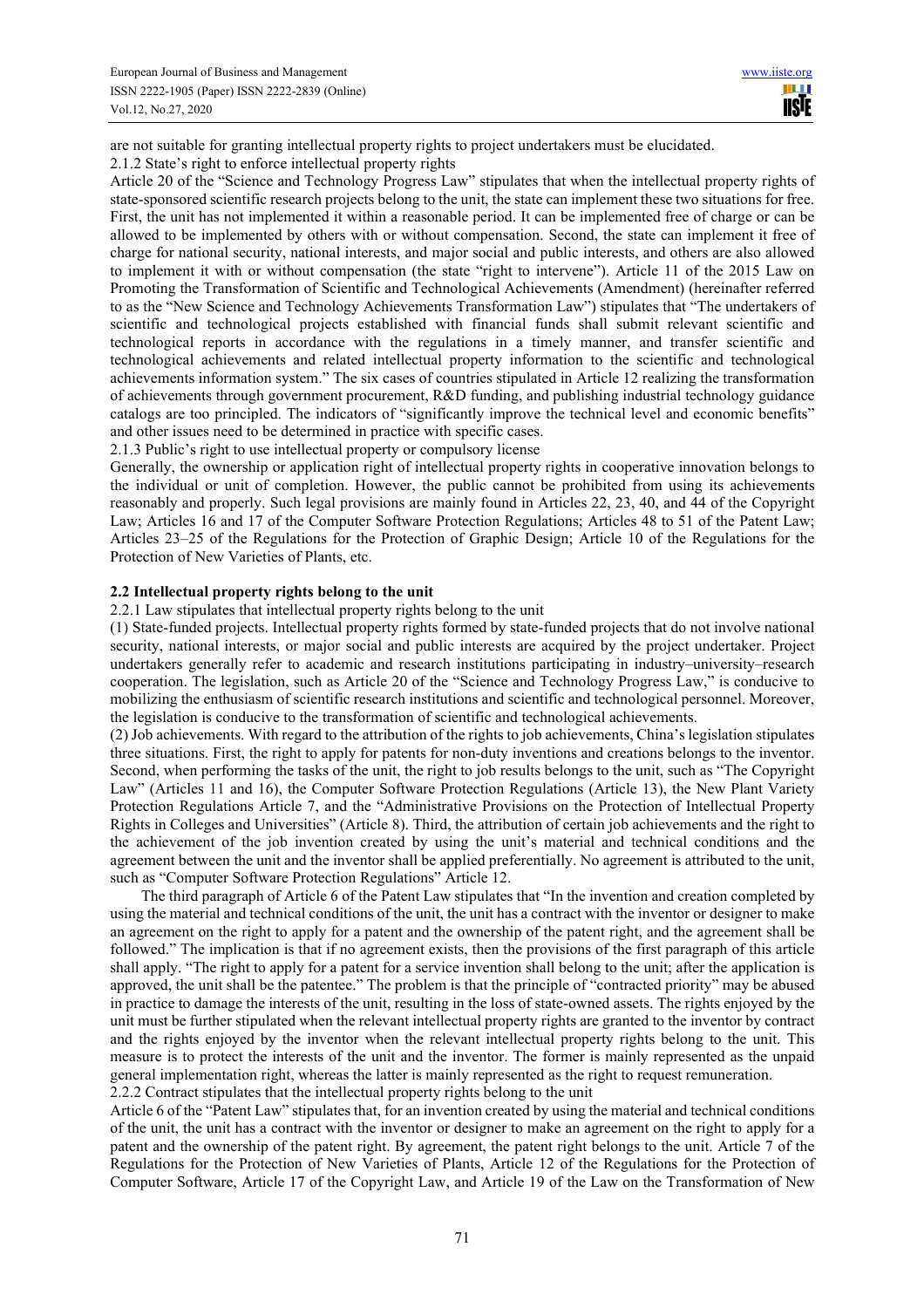ш **IISIE** 

Scientific and Technological Achievements have similar provisions.

2.2.3 Common issues of intellectual property rights

Given that open innovation emphasizes cooperation, common property is inevitable. In this regard, Article 340 of the "Contract Law" stipulates that "The invention and creation completed through cooperative development, unless otherwise agreed by the parties, the right to apply for a patent belongs to the parties to the cooperative development." Article 8 of the "Patent Law" has similar provisions. Different from the principle of "Statutory takes precedence over agreement" adopted by intellectual property attribution for setting up scientific research projects using financial funds, in principle, the attribution of intellectual property rights among the parties to the cooperation is prioritized. Moreover, mutual ownership is a legal supplement. As for how to cooperatively develop and jointly exercise intellectual property rights, further legislation is essential to clarify or improve the contract to be resolved.

## **2.3 Intellectual property rights belong to individuals**

2.3.1 Law stipulates that intellectual property rights belong to individuals

(1) State-funded projects. As mentioned above, according to Article 20 of the "Science and Technology Progress Law," "The right to knowledge achievements formed by science and technology fund projects or science and technology plan projects established with financial funds is generally obtained by authorized project undertakers according to law." The "project undertaker" mainly refers to the enterprises and institutions undertaking the project, such as scientific research institutions, universities, and enterprises, and individuals are not excluded. For example, several scientific research personnel jointly undertake a scientific research project and become the project undertaker. Therefore, the intellectual property rights of state-funded projects can be owned by individuals to give play to the autonomy, enthusiasm, and creativity of scientific and technological personnel.

(2) Non-service inventions and creations. The Patent Law stipulates that for a non-service invention creation, the right to apply for a patent belongs to the inventor or designer. After the application is approved, the inventor or designer shall be the patentee. No unit or individual may suppress the inventor or designer's right to apply for a patent for a non-service invention. The Regulations on the Protection of Layout Designs of Integrated Circuits and the Regulations on the Protection of New Varieties of Plants have similar provisions. In the territories of the Copyright Law, in most cases, the copyright belongs to individuals.

2.3.2 Contract stipulates that the intellectual property rights belong to the individual

Article 6 of the "Patent Law" stipulates that if an entity creates an invention or creation by using the material and technical conditions of the unit, and the unit has a contract with the inventor or designer and agrees on the right to apply for a patent and the ownership of the patent right, then the agreement shall be followed. This notion shows that the individual employees make use of the material and technical conditions of the unit to create inventions and creations. The law allows employees to agree with the unit, providing the unit a certain amount of material compensation. Furthermore, the individual employee obtains patent rights, which is conducive to mobilizing the enthusiasm of employees for invention and creation. Article 7 of the "Regulations for the Protection of New Varieties of Plants" and Article 17 of the "Copyright Law" stipulate that individuals can contract to enjoy the right of intellectual achievements formed by entrusted breeding, cooperative breeding, and entrusted works. Article 19 of the "New Technology Achievements Transformation Law" provides additional cooperative and innovative intellectual property rights to individual enjoyment, opening a legislative breakthrough.

## **3. Dilemma and countermeasures of the intellectual property income distribution**

## **3.1 Dilemma of the intellectual property income distribution**

3.1.1 Distribution of intellectual property interests lacks basis, and the content of the agreement lacks operability In the determination of the basis for the benefit sharing of all parties, the intellectual property benefit-sharing agreement in open innovation is an important content. However, this topic has not attracted due attention, resulting in a lack of basis for the distribution of intellectual property benefits. The distribution of intellectual property rights is relatively simple in terms of agreement content and does not have strong operability. In principle, the attribution of intellectual property rights and the distribution of benefits should be carried out according to the agreement. Enterprises and universities in Anhui Province attach great importance to open innovation and use this cooperative relationship to win government funding for science and technology projects. However, they have neglected the allocation of intellectual property interests among open innovation members. Hence, these members sign an intellectual property agreement too hastily, ignoring the operability of the agreement itself, leading to great hidden danger for the treatment of intellectual property among the main bodies. The principle of "who invests and who gains" is widely applied in my country's open innovation. In actual society, the income content is not only unclear but also lacks a factual basis, and this income content cannot solve the problem of "who owns."

3.1.2 Rights and obligations of members have not received enough attention

Promoting the transfer of knowledge among organizations is one of the important functions of cooperative innovation in open innovation. Knowledge sharing and knowledge transfer are necessary processes in cooperative innovation. Before members join the open innovation, their acquired technology and background are the basis for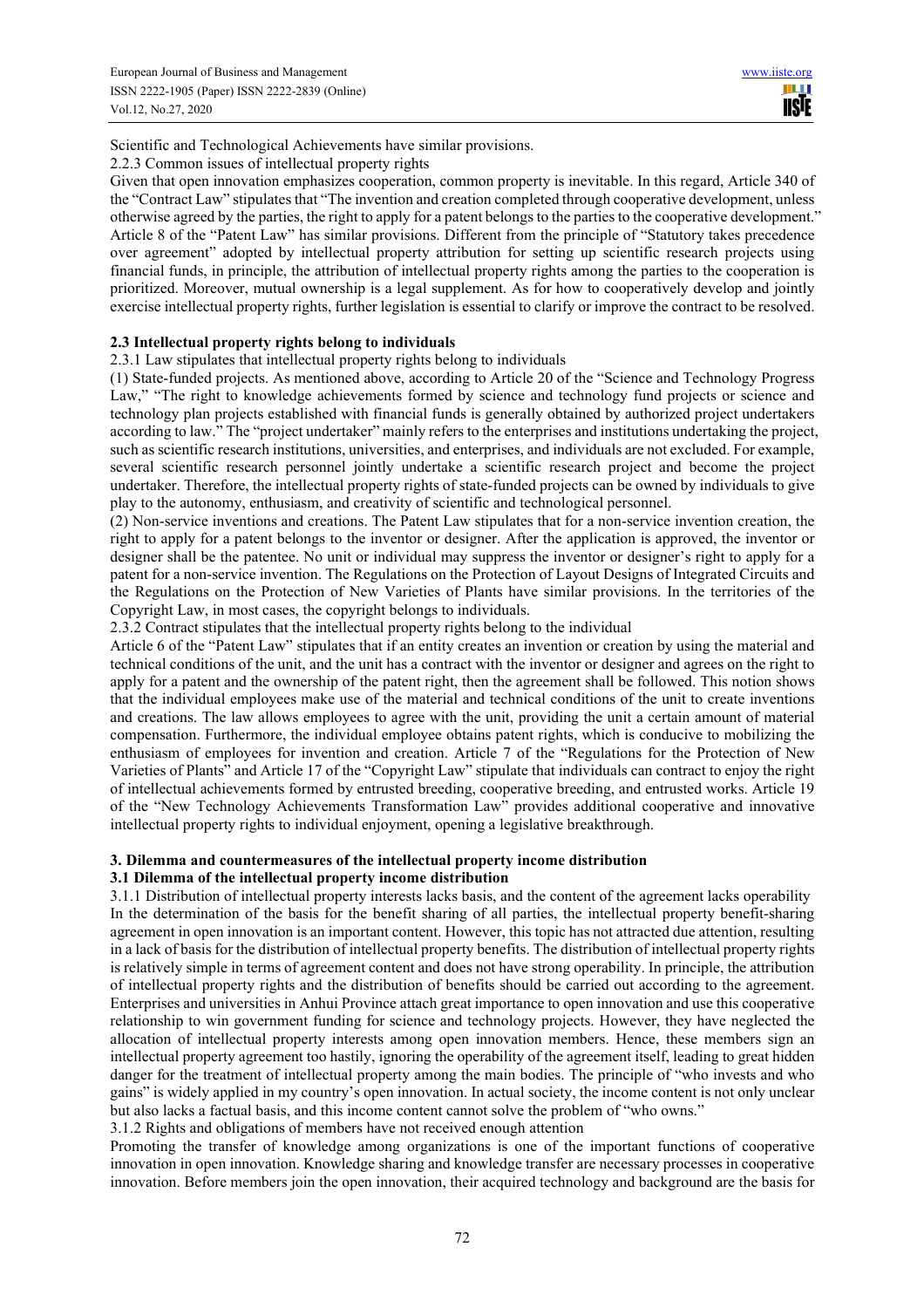a smooth and rapid flow of knowledge among the cooperative members, which largely determines the success or failure of innovation. Members with a high-knowledge technology background will naturally have a greater role than those with a low-knowledge technology background. Their interests and obligations and the distribution of intellectual property rights are also different. However, at present, the distribution of intellectual property rights in my country's open innovation has not paid enough attention to the rights and obligations of members, and the state is chaotic.

3.1.3 Lack of regulations on the use and transfer of intellectual property

"Joint development, complementary advantages" is a highly evident feature of open innovation, but people often pay additional attention to "benefit sharing, risk sharing" of open innovation. Currently, many open innovation alliances focus on realizing the reciprocal technology transfer within the alliance between universities and enterprises. However, the intellectual property rights acquired through reciprocity among enterprises or between enterprises and universities are less involved in the distribution of innovation intellectual property interests. In open innovation, not every participant can have a major role in intellectual property rights, and some do not even participate in the process of obtaining intellectual property rights. What kind of benefits should they obtain in open innovation and make important contributions? In the current distribution of intellectual property interests, no specific provisions on the distribution of benefits that should be obtained by the main body of the company exist. In addition to internal, the principles for the external transfer and use of intellectual property rights are not reflected in the current intellectual property rights distribution mechanism.

#### **3.2 Countermeasures for the dilemma of the intellectual property income distribution**

3.2.1 General principles for determining the attribution of intellectual property rights

Regarding the ownership of the innovation achievements, the cooperation partners should reach an agreement before the establishment of open innovation. The subject of innovation should try to avoid common phenomena in the attribution of scientific research results, and allowing each member to own innovation achievements separately is better. In the actual application field, innovation achievement is beyond the scope of enterprise utilization. If the main development task of the innovation achievement is completed by the university, then the owner of the intellectual property right of the scientific research achievement should be the university, and the right to use the scientific research achievement can be transferred to the enterprise for exclusive use. However, if the enterprise's confidential information is included in the innovation achievements, then the ownership of the innovation achievements should be solely enjoyed by the enterprise.

Some innovative achievements are also unpredictable, and ownership of this part can be allocated to the actual research or use a unit of the project under the agreed premises. If the actual research or user unit cannot be determined during this process, then the part of the contribution should be the concentration point of the ownership of each party. In addition, the parties should not be independent in the overall use of intellectual property rights. Each member may elect a co-owner to apply for and maintain intellectual property rights to overcome the disadvantages of maintaining the rights inherent in shared intellectual property rights. However, this co-owner shall cover the cost of the application for intellectual property rights. When using intellectual property rights, the joint owners may allow others to use the intellectual property rights with the mutual consent of the member units. However, the benefits obtained in this use process shall belong to all member units.

3.2.2 Clarification of the rights and obligations of different subjects

The subject of open innovation must fulfill certain obligations or enjoy certain rights in the process of acquiring intellectual property rights or failing to acquire intellectual property rights. These views should be clearly reflected in the intellectual property rights distribution mechanism in open innovation. When universities and scientific research institutions are the owners of intellectual property rights, the main body of open innovation needs to undertake the following obligations: intellectual property rights must be properly managed to avoid losses due to management problems. In the R&D of scientific research results, confidential information of other members of open innovation also needs to be included in the strict protection of universities and scientific research institutions. If the research results of the cooperative members have not been made public, the intellectual property rights owner in open innovation should ensure that the rights are used within the scope of the cooperation charter.

If the owner of the intellectual property rights is an enterprise, the enterprise needs to strictly manage and implement the intellectual property rights obtained from the cooperative research project. In addition, the enterprise must provide certain economic compensation to the members who have made major contributions. Members who have not obtained intellectual property rights may enjoy certain rights. For example, when the member greatly invests in intellectual property for R&D, for non-exclusive use rights, the member can sign a contract to use the intellectual property preferentially or free of charge.

3.2.3 Formulation of guidelines for the transfer and use of intellectual property

In the process of transfer, no member shall transfer intellectual property rights alone, other members must be informed in advance, and the rights can only be transferred with the consent of all members. In the process of transfer, the rights and obligations of intellectual property rights are transferred together, such as the obligation to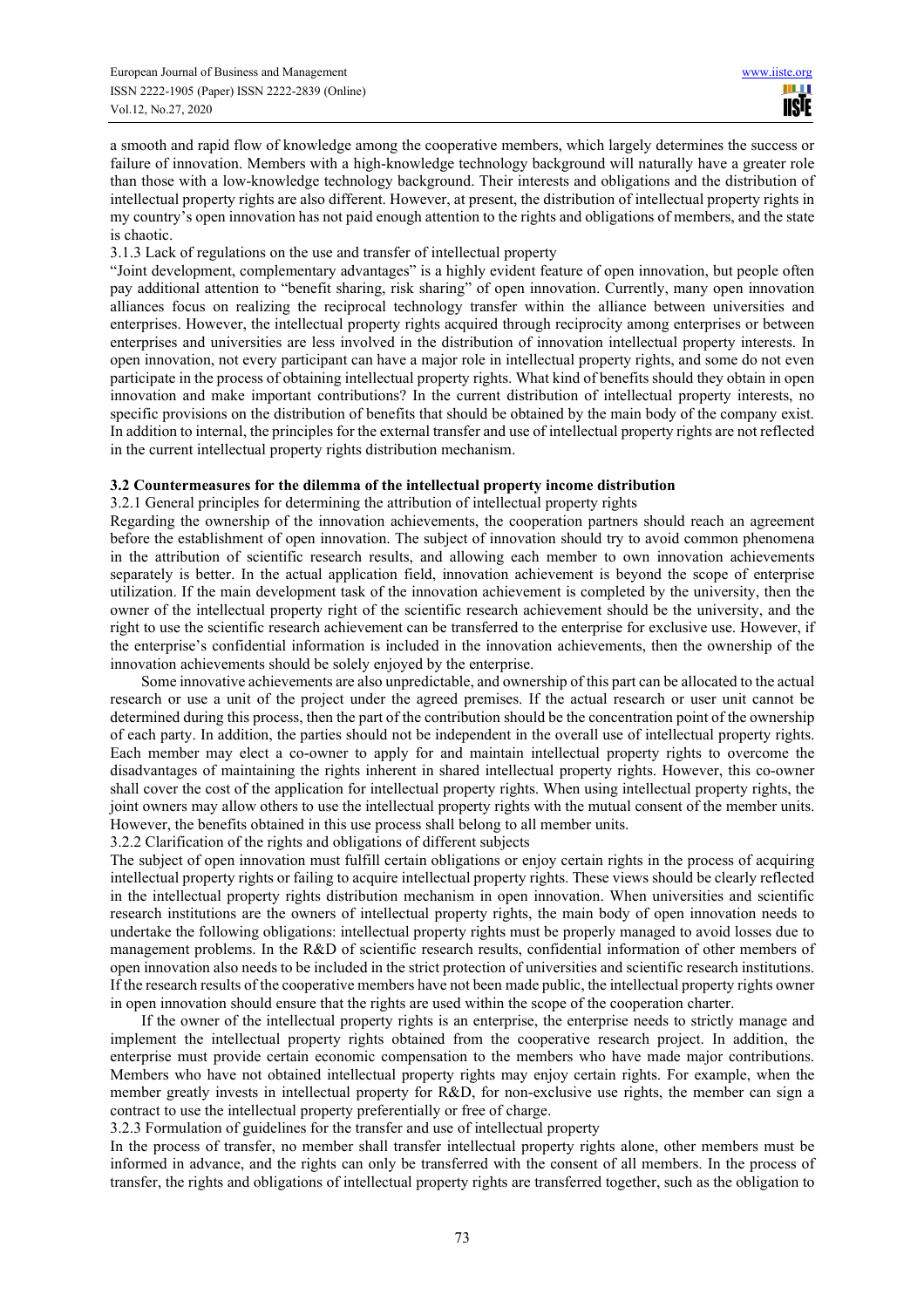promote and industrialize intellectual property rights and enjoy the benefits brought by intellectual property rights. In the process of transferring intellectual property rights, reasonable economic benefits must be compensated according to the contributions made by members.

Regarding the confidentiality of innovation achievements, all or each member can formulate regulations that they all abide by in advance. Regardless of whether innovation achievements must be confidential or keeping confidentiality, all parties must strictly abide by the agreement. When preparing to publish innovations, one must follow the principle of not damaging the legitimate rights and interests of other members. Once a member's interests are harmed, the member can raise objections and negotiate again until a reasonable plan is found.

In terms of the use of scientific research results, the requirements are different depending on the nature of the use. If applied in the research field, the terms must not significantly affect the interests of other innovative members. If applied in the business field, when a member applies the term to a certain field, other members must also apply to other fields to avoid damaging the interests of members.

#### **4. Countermeasures for intellectual property protection in enterprises' foreign cooperation 4.1 Problems existing in intellectual property protection in enterprises' foreign cooperation**

The problem of lagging in the construction of related laws and regulations is manifested as follows. On the one hand, the scope of intellectual property rights is relatively wide. Different types of intellectual property rights are under the jurisdiction of different departments, bringing certain difficulties to the formulation of unified laws and regulations. On the other hand, the work done by Anhui Province in the construction of relevant laws and regulations is inefficient. In addition, existing laws and regulations still have many deficiencies, such as insufficient publicity of the existing laws and regulations by the government and insufficient enforcement of relevant laws and regulations.

Enterprises do not pay enough attention to patents. Unlike the investment in production and sales of enterprises, the effect of which can often be rapidly seen. The investment risk of enterprises in patent development is relatively large, specifically technological innovation, and the probability of failure is usually high. Bearing the risk of failure is difficult for small- and medium-sized enterprises. A few large enterprises have established patent institutions and organizations and corresponding internal rules and regulations, but the rules are often not implemented, flowing in form. The development of patented technology requires enterprises to have considerable technical capabilities.

The transformation of patents in universities and research institutes has difficulties. Most of the patents owned by universities and research institutes are in a dormant state and have not been transformed into real productivity. This case is mainly because the patent achievements of universities and research institutes are generally in the laboratory stage. Moreover, a considerable distance still exists from industrialization and entering the market, or the results are often a core technology and not mature product one. Making qualified products still require a long process of secondary development, system integration, and product improvement, which needs considerable economic and technical investment. Given that the evaluation standard of their work is the technical results of their output, the relevant personnel of universities and research institutes often lack the willingness to pay attention to the follow-up work.

The evaluation mechanism in the transformation of scientific and technological achievements is not flexible. According to the regulations on the management of state-owned intangible assets, the transformation of stateowned intangible assets requires value evaluation. In addition, enterprises need to formulate a scientific and reasonable review mechanism. However, companies often emphasize the protection of intangible assets, such as intellectual property rights, and ignore the cost and investment of maintaining these intangible assets because they are concerned about the loss of state-owned intangible assets. Many companies clearly stipulate that patent transfer, licensing, and waiver are not allowed. Enterprises that allow patent licensing also have to repeatedly evaluate the value of patents and need to go through multiple levels of approvals led by multi-level departments. The evaluation value of patents is often higher than the market value due to the long approval time, which will lead to the loss of the market timing and difficulty in the conversion of results. The inflexibility of the review mechanism makes realizing the transformation of scientific and technological achievements difficult.

## **4.2 Countermeasure suggestions for intellectual property protection**

4.2.1 Acceleration of the construction of laws and regulations on the protection of intellectual property rights and an increase in law enforcement

On the one hand, local regulations and policies must be established and improved for the protection of intellectual property rights. Moreover, the obstacles should be cleared to open innovation in the original legal system, and the current intellectual property system must be improved. For example, the relevant parts of new varieties, such as biotechnology, animals, and plants, are included in the scope of protection of the patent law, to broaden the scope of protection of patents. Provisions are made for the status and responsibilities of newly emerging network entities, namely online information and service providers in the copyright law.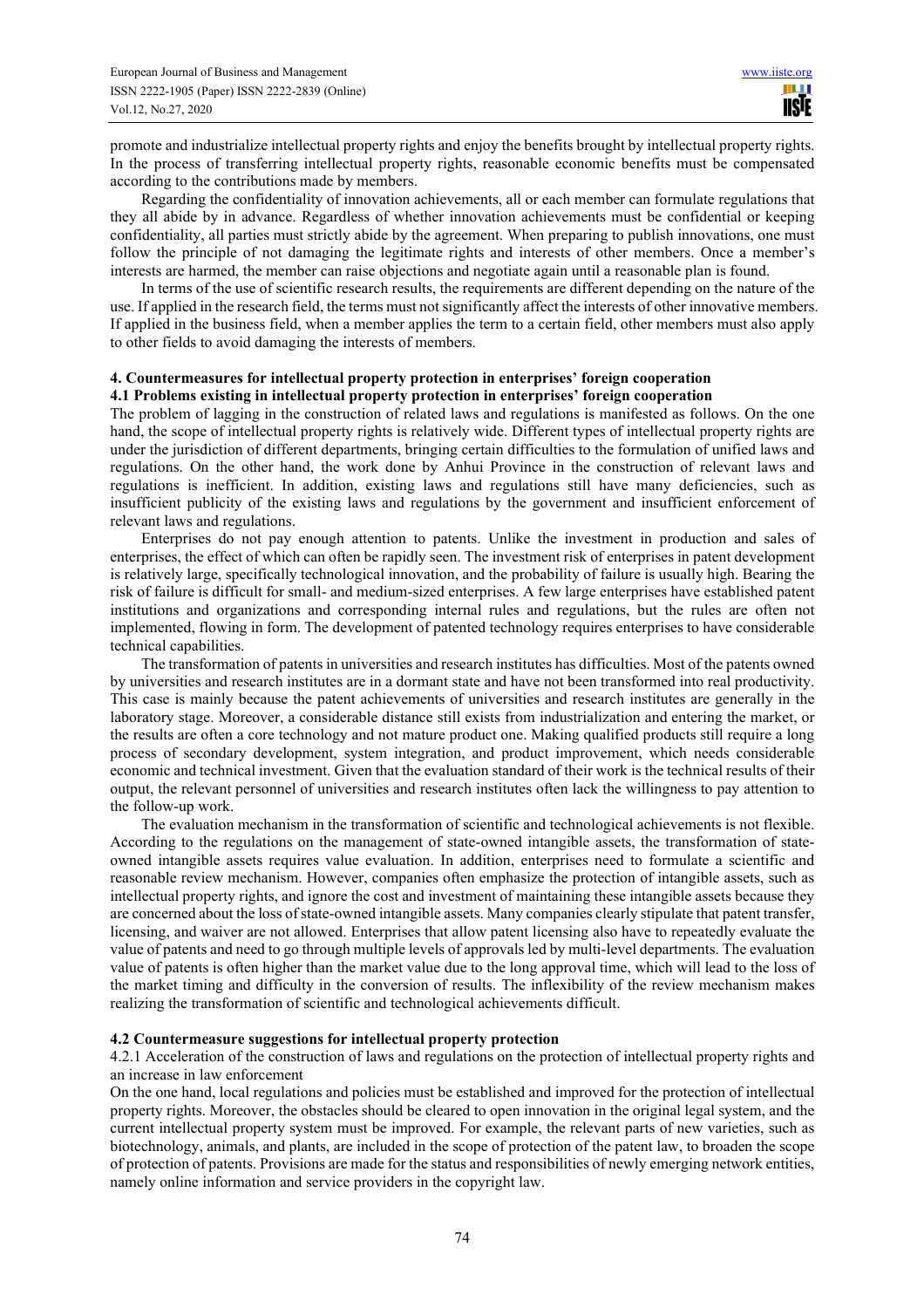On the other hand, the construction of IPR administrative enforcement teams must be strengthened. In addition, various forms of training and seminars should be promoted, and the quality of IPR administrative enforcement personnel must be improved. The supervision of key industries should be highlighted to conduct antipiracy and anti-counterfeiting special governance actions. Various infringement and piracy acts that endanger the public interest must be cracked down. Establishing an inter-departmental intellectual property law enforcement collaboration mechanism is essential to ensure a good connection between administrative law enforcement and justice. Establishing and improving a communication mechanism for intellectual property protection with intellectual property owners are also necessary. Through regular communication, understanding the opinions and suggestions of companies and patentee, trademarks owners, copyright owners on combating counterfeit and shoddy goods, and protecting intellectual property are all crucial to solve problems promptly and safeguard the legitimate rights and interests of intellectual property rights holders effectively.

#### 4.2.2 Smooth results conversion mechanism

The transformation rate of innovation achievements in Anhui Province has long been at a low level, and many scientific research achievements stay in the laboratory or are only published in the form of papers. For a smooth results transformation mechanism, establishing and improving the cooperation system of industry, university, and research institute are necessary. First, cooperation channels must be broadened extensively. On the one hand, cooperation through joint R&D, technical consulting training, and sharing research resources must be strengthened, and cooperation channels from the level of sharing should be expanded. On the other hand, universities, research institutes, and enterprises can be encouraged and guided to jointly establish laboratories, or through a joint venture, investment, equity participation, and other ways to obtain an alliance with enterprises.

Second, the government actively creates a cooperative environment. On the one hand, government departments should attach great importance to the establishment of an industry–university–research cooperation mechanism. Setting up a special leading institution is recommended to strengthen the leadership of industry– university–research cooperation, timely study the outstanding and difficult problems in the cooperation process, and propose solutions. Furthermore; a provincial special fund for industry–university–research cooperation should be established and increased in proportion to the provincial enterprise technology innovation special fund annually. On the other hand, we must increase the construction of risk investment institutions and improve the risk investment mechanism. The government establishes a venture capital guidance fund. In accordance with the principles of "government capital guidance, social capital participation, expert management, and market-oriented operation", attracting social capital, participating in technological innovation and venture capital investment, and establishing several venture capital companies are essential.

4.2.3 Establishment and improvement of an enterprise-led review mechanism

The Law on the Transformation of New Scientific and Technological Achievements strengthens the dominant position of enterprises in the transformation of scientific and technological achievements. Article 18 stipulates that "R&D institutions and universities established by the state may independently decide on the transfer, licensing or valuation of their scientific and technological achievements. However, the price should be determined through agreement pricing, listing on the technology trading market, and auction. If the price is determined by agreement, the name of the scientific and technological achievements and the price to be traded shall be publicized in the unit."

The "In-depth Implementation of the National Intellectual Property Strategy Action Plan (2014-2020)" stipulates that "establish and improve intellectual property value analysis standards and evaluation methods, improving accounting standards and related asset management systems, and promote enterprises in mergers and acquisitions, equity transfer, and foreign investment to strengthen the management of intellectual property assets in other activities." Enterprises should fully consider the actual needs of their enterprises in accordance with the relevant laws and regulations of the country. The enterprises must also be brave in reform and breakthrough and formulate a review mechanism for the transformation of scientific and technological achievements suitable for their enterprises. The evaluation mechanism should be scientific, formulate multi-level and multi-dimensional evaluation indicators, fully consider market factors, and set reasonable prices through agreements and auctions. 4.2.4 Full cultivation and utilization of intellectual property intermediary service agencies

On the one hand, we continue to cultivate and encourage the development of intellectual property intermediary service institutions through a series of policy measures such as fiscal and taxation policies, talent policies, and industry access policies. We also gradually form a benign interactive relationship based on the operation of enterprises according to law, self-protection of associations as a means, and government supervision and management as a guarantee. The training of practitioners related to intellectual property should be strengthened, and the quality and professional level of practitioners, the service capabilities, and service levels of intermediary service institutions must be comprehensively improved.

On the other hand, enterprises should learn to maximize the services provided by domestic and foreign intellectual property intermediary service agencies, such as intellectual property rights acquisition, agency services, intellectual property legal services, promotion and application services, asset evaluation services, and information services. The intellectual property strategy and management system should be improved, and technical intellectual